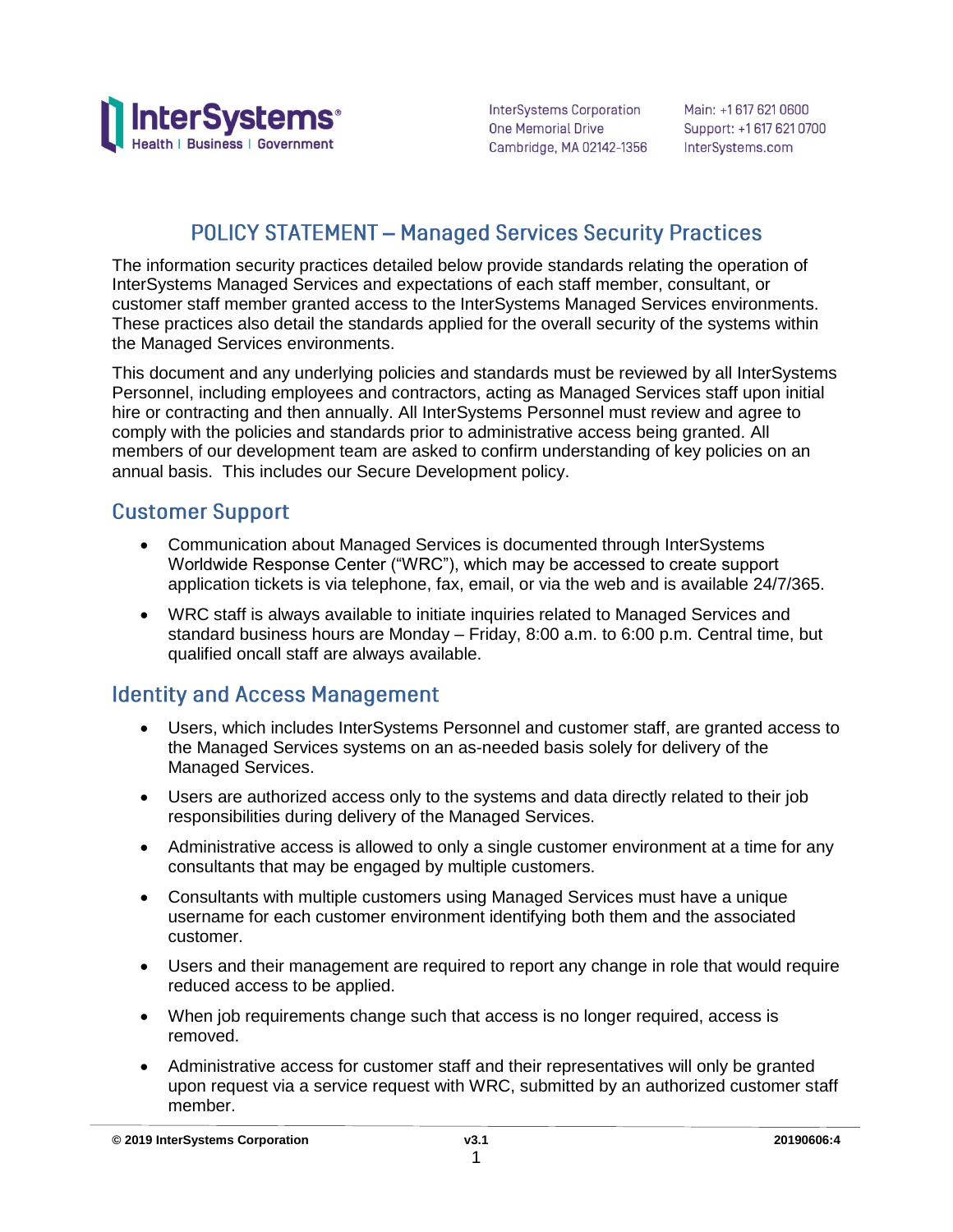- Administrative access to any Managed Services system is gained via approved IPsec VPN client and requires two factor authentication.
- Distribution of passwords to administrative users must be done securely and cannot be emailed nor given to another user or manager. Passwords are to be delivered only to the specific user.
- Strong password standards are applied for access to both the customer solution and to administrative access for the hosted solution components of Managed Services.
- In any customer environment, all user and administrative accounts are to be unique, named accounts. Sharing of usernames and/or passwords is prohibited.
- No access to the production environment may be granted to customer staff or customer consultants outside the access granted via the application administration tools, unless reviewed and approved by InterSystems.
- Any access to the production environment for customer staff or customer consultants will be temporary and only to address work documented and approved through WRC.
- All InterSystems contracted consultant access can be granted only after the consultant has been formally enrolled as an InterSystems consultant via standard Human Resources processes. They must exist in the staff database of record before any accounts can be created or access granted.
- Ongoing access to the production environment for Managed Services is granted only to active InterSystems employees assigned to support Managed Services.
- Temporary access to the production environment is granted to approved InterSystems Personnel and/or customer staff or customer consultants while an active incident or problem exists in WRC for the Managed Services and only if such support requires access. All regular work by customer staff and customer consultants takes place in nonproduction environments.
- Administrative access to a customer's multiple environments can be controlled on a per environment basis.
- The customer is responsible for auditing and keeping current the access granted to the Managed Services systems for customer staff and customer consultants. Any additions, changes, or deletions to administrative level accounts should be submitted via WRC.
- Access to the solution and its associated account maintenance is controlled solely by the customer. Managed Services does not manage solution user account creation – only administrative accounts. Administrative accounts can typically be identified by the need for VPN client access to the Managed Services environment.
- Managed Services will provide an account summary report to the customer at least monthly detailing accounts granted access to any customer environments.
- Physical access to the Managed Services hosting datacenters is controlled by relevant data center vendor depending on the region using stringent controls expected of a professional data center.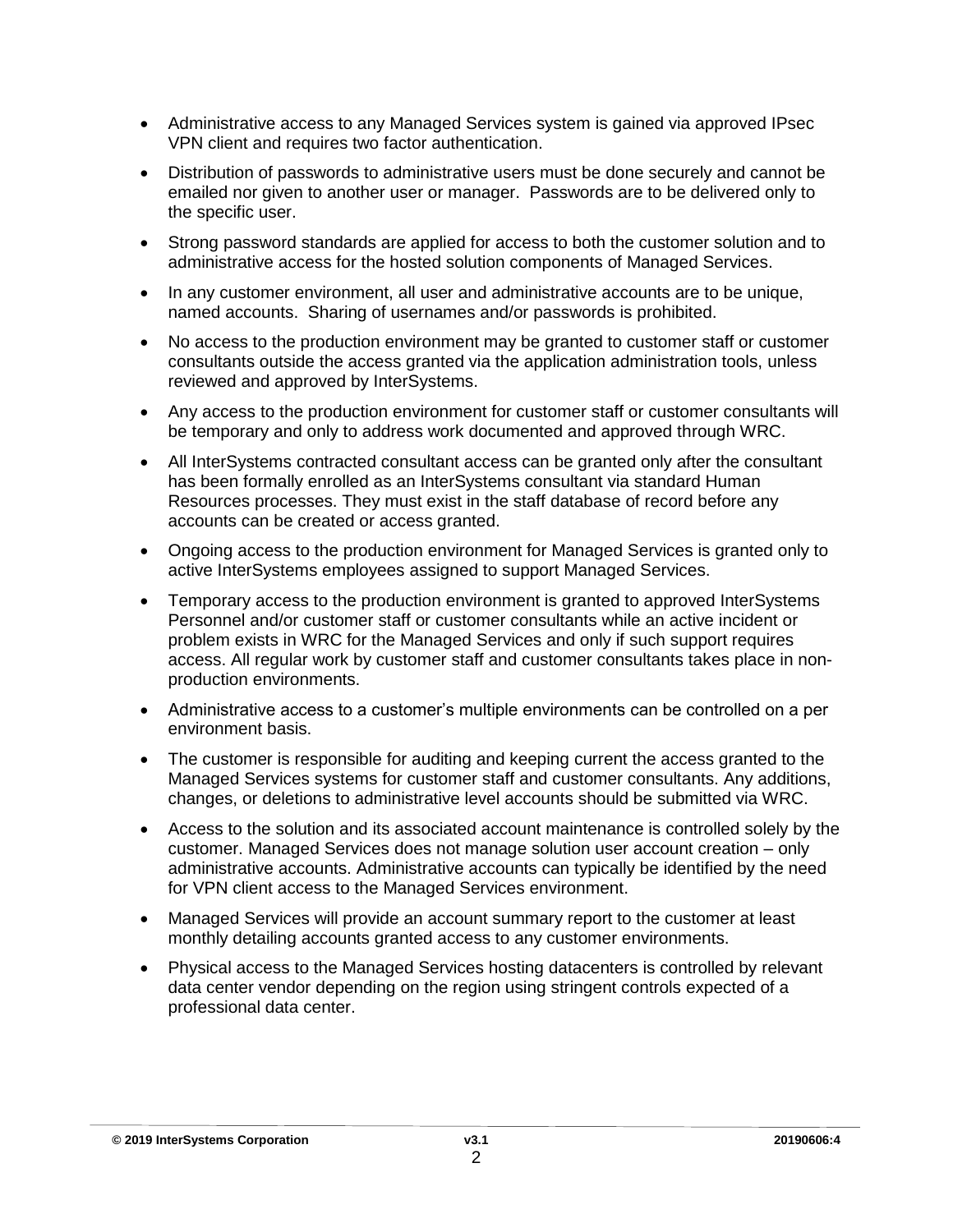## **Data Management**

- All customer data stored or passing through the Managed Services customer environment is owned by the originating source. No customer data is owned by InterSystems.
- All customer data must be stored and accessed to comply with requirements of HIPAA and other regulations and standards applicable to the customer.
- All customer data is stored within the continental United States.
- All customer data access is granted on an as-required basis resulting from job requirements related to delivery of the Managed Services customer environment.
- No access to customer data is ever granted to InterSystems Personnel to provide reporting, development, testing, or other activities unrelated to the delivery of the services to the client, unless explicit permission by the client is granted and documented in WRC.
- Only changes documented and approved using the Managed Services change process can be applied to the production environment.
- No data is to be removed from the Managed Services hosting datacenters, except as directed by the customer. Security and encryption for any transfer of data outside the hosting datacenters must be reviewed and agreed by both InterSystems and the customer prior to removal to ensure data protection and future access capabilities.
- All Managed Services customer environments and data will be securely isolated from other customers.
- Managed Services customer environments may be deployed on either shared or dedicated servers and storage according to customer contract, but underlying infrastructure is shared. This includes storage controllers, networking components, server chassis, and any other components not including servers or specific storage.

## **Backup and Recovery**

- All data in production environments will be restored from backup and checked for database integrity at least once per week.
- All customer data will be encrypted both at rest and in flight using a minimum of 256 bit encryption.
- All backups of data will be located in either the primary or secondary datacenter used for Managed Services.
- Backups will be encrypted and an inventory of those backups maintained.
- Disaster recovery services are typically provided only for the production environment. Exceptions must be specified in the managed services contract.
- Environments with disaster recovery services will have data updates replicated from the primary datacenter to a secondary datacenter.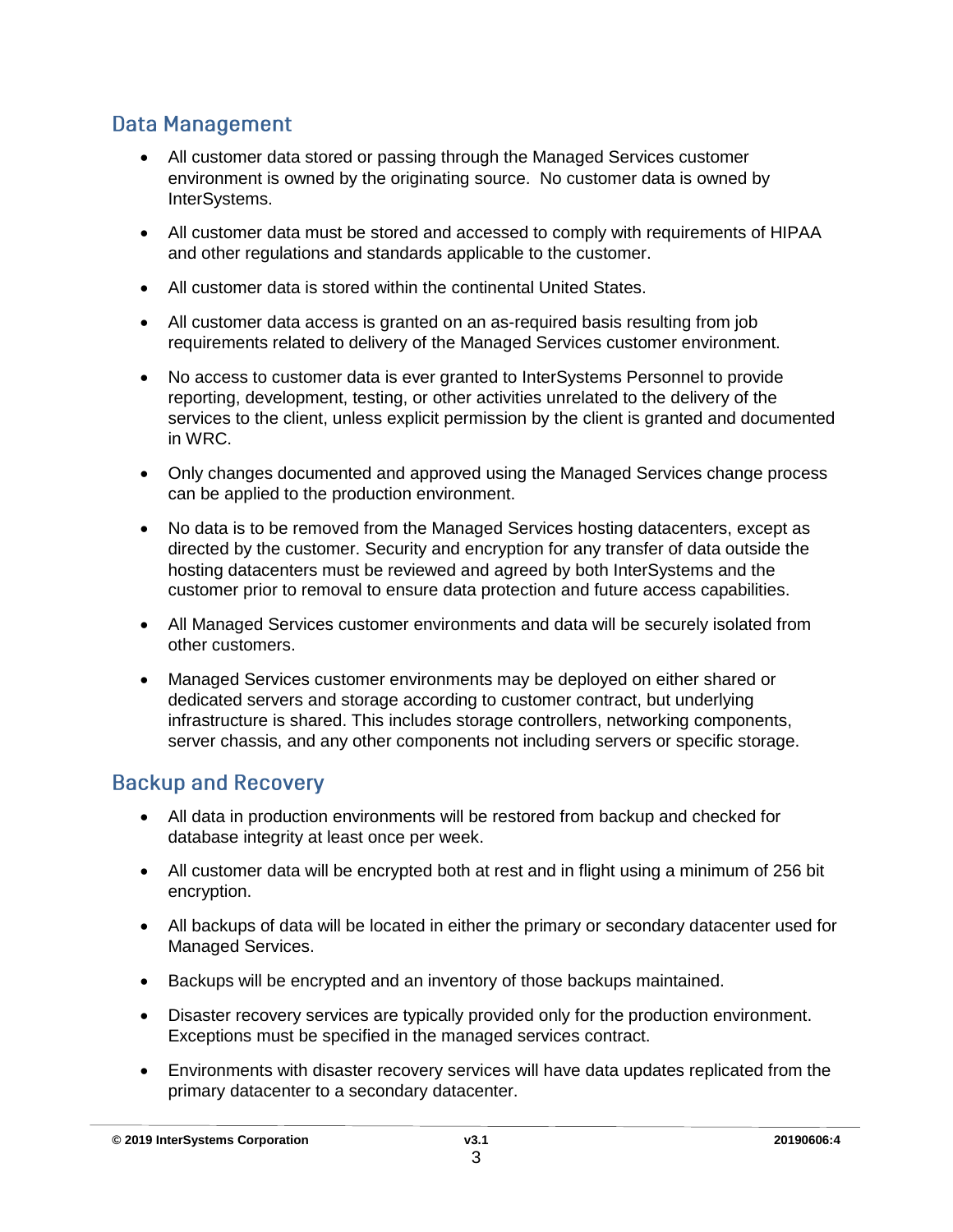- Disaster recovery services are delivered with 15 minute RPO and 2 hour RTO.
- The Disaster Recovery Environment, located in the secondary datacenter, is an operational environment with ongoing access by InterSystems Personnel only. It is not accessible by customer staff or customer consultants except during a disaster recovery event. It cannot be used by the customer for any other purpose.
- Upon termination of Managed Services, InterSystems will provide a backup of the data to the customer. All ATNA log data and tools for accessing that data will also be provided, typically via a virtual machine on encrypted media. Once the above listed data is returned to the client, InterSystems will destroy all hosted data not required for hosted operation compliance audits.

## **Monitoring and Auditing**

- All security-related logs will be audited either manually or automatically on at least a monthly basis.
- Intrusion detection services are active in all Managed Services customer environments.
- Continuous monitoring and alerting services will be active for all Managed Services customer environments, including servers, storage, connectivity, and related infrastructure supporting the Managed Services solution at all times.
- Monitoring alerts reporting risk to delivery of the production environment and/or related hosting infrastructure will generate an incident ticket in WRC and result in response by InterSystems staff within 30 minutes, both during and outside business hours.
- Monitoring alerts related to non-production environments will generate an alert email to the appropriate InterSystems team and result in review by InterSystems within 24 hours during standard business hours.
- All accounts providing administrator access of any level will be reported weekly and audited by InterSystems.
- Internal vulnerability scans will be performed weekly.
- Virus scanning will be regularly performed on all systems.
- Third party penetration testing will be engaged against all externally facing IP addresses of the hosting data centers at least annually.
- **US Audit Report:** Coalfire Controls LLC examined InterSystems' Managed Services US Solution as of December 31, 2018 based on the criteria for a description of a service organization's system set forth in DC Section 200, 2018 Description Criteria for a Description of a Service Organization's System in a SOC 2® Report and the suitability of the design of controls as of December 31, 2018, to provide reasonable assurance that InterSystems' service commitments and system requirements were achieved based on the trust services criteria relevant to security, availability and confidentiality set forth in TSP Section 100, 2017 Trust Services Criteria for Security, Availability, Processing Integrity, Confidentiality, and Privacy (AICPA, Trust Services Criteria):